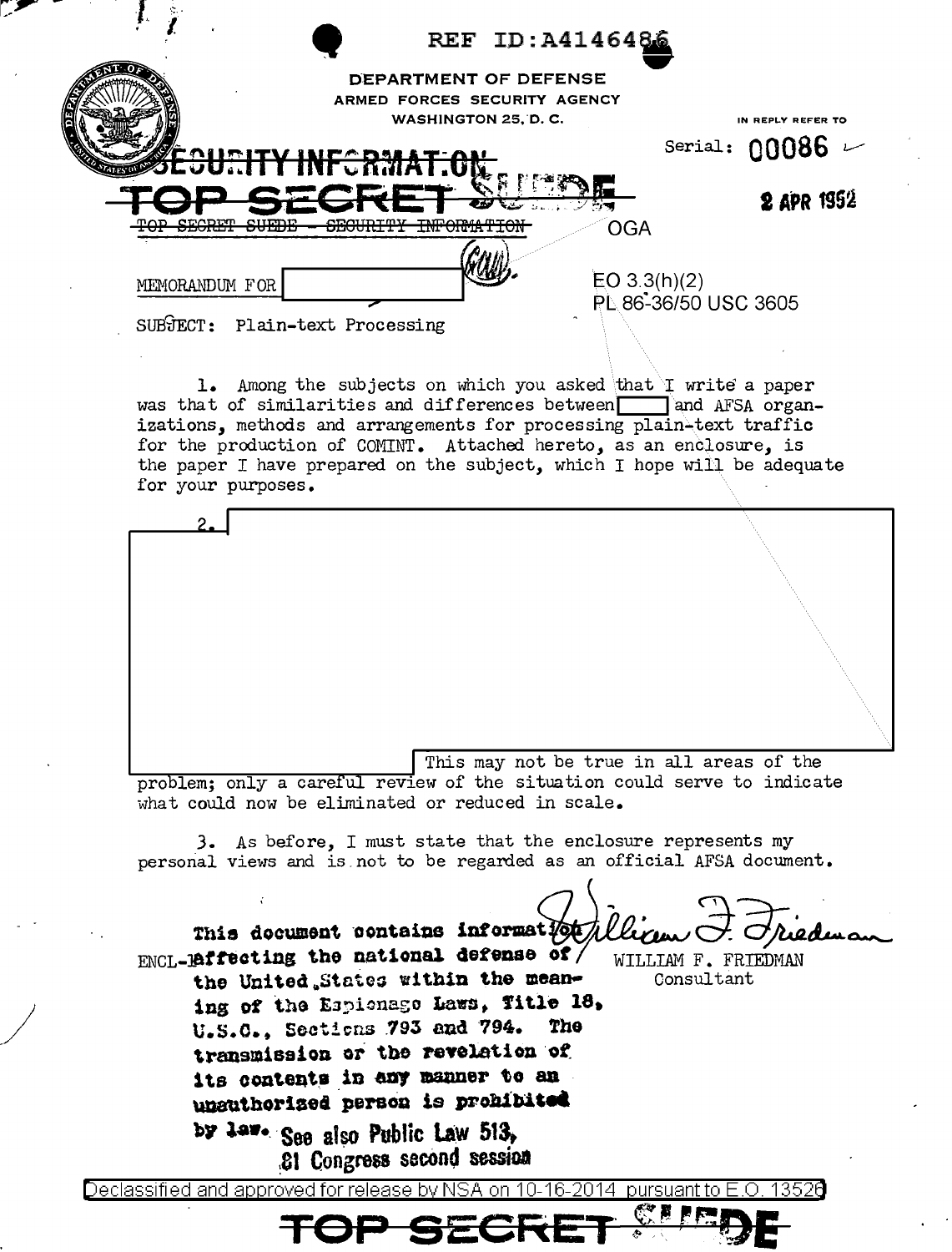|                                                                                                        | REF ID: A4146486                                                                            |               |
|--------------------------------------------------------------------------------------------------------|---------------------------------------------------------------------------------------------|---------------|
| <b>HARRY BEEN BEEN ROOM</b><br><b>SECRET</b><br>CEOIDIDE T<br>$\alpha$<br><del>URJUNITI</del><br>vomon | <b>COME ENERGY BOOK SHOW</b><br><b>SOEDE</b><br><b>TITLODMARTON</b><br><b>LNI OITH LIUN</b> | 18 March 1952 |
|                                                                                                        |                                                                                             |               |

| TO:   | AFSA-02D    |  | EO $3.3(h)(2)$       |
|-------|-------------|--|----------------------|
|       |             |  | PL 86-36/50 USC 3605 |
| FROM: | $AFSA-23D3$ |  |                      |

VIA:  $AFSA-23D$ ,  $AFSA-23$ 

TOP SECRET SUEDE

App 6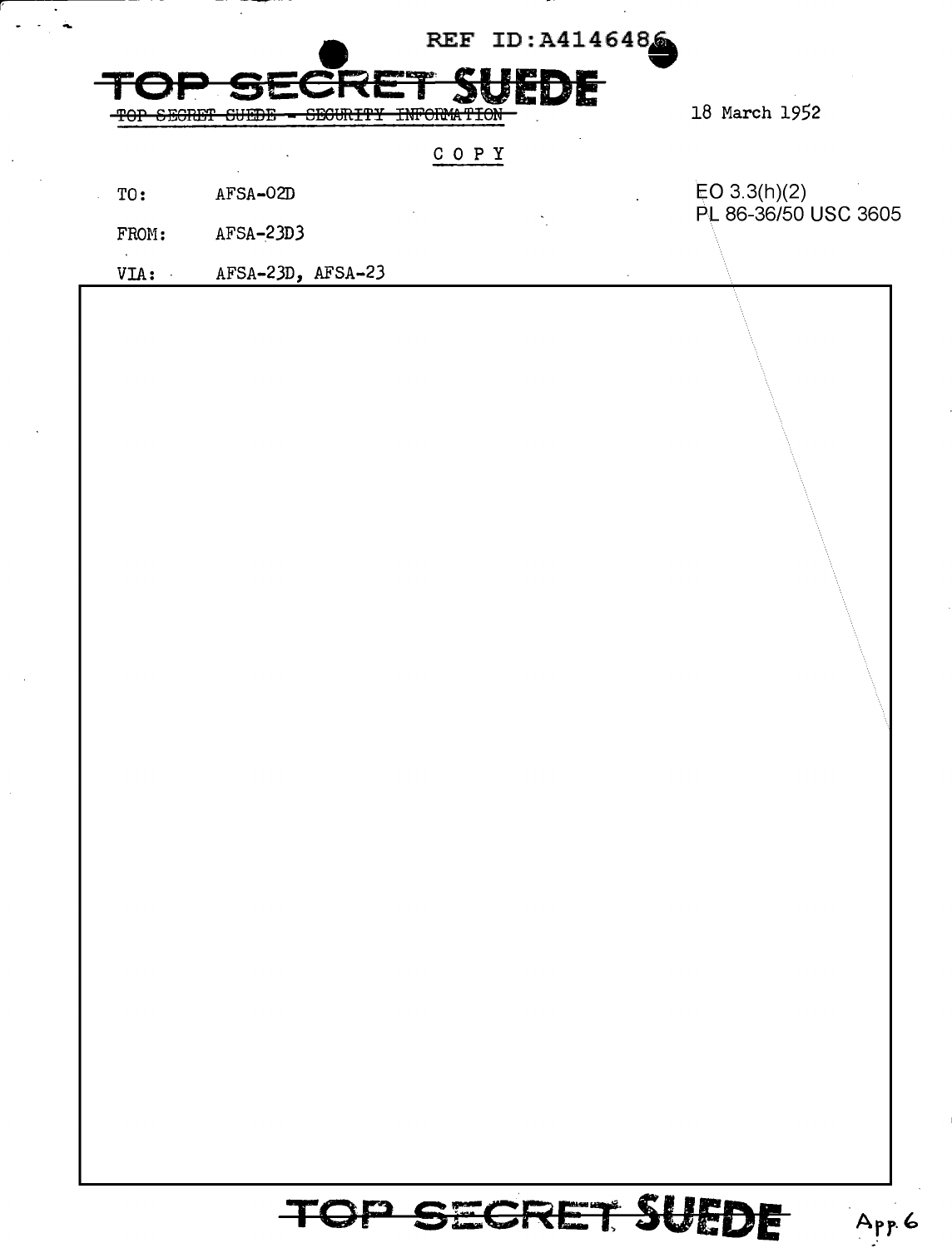

 $EO 3.3(h)(2)$ PL 86-36/50 USC 3605

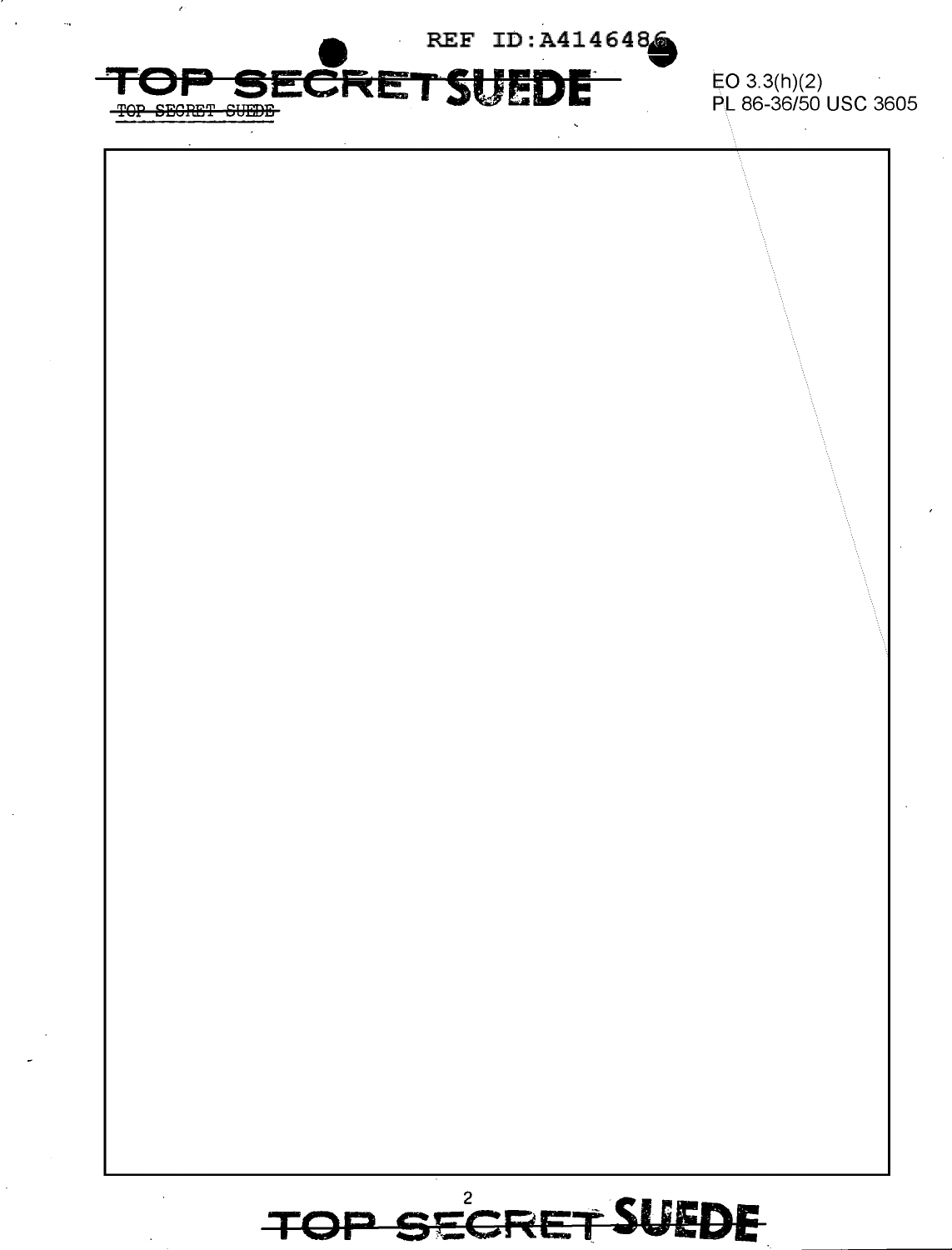REF ID: A414648

## **SECRET SUEDE**

TOP SECRET SUEDE

 $\mathcal{L}^{\text{max}}$ 

EO  $3.3(h)(2)$ PL 86-36/50 USC 3605

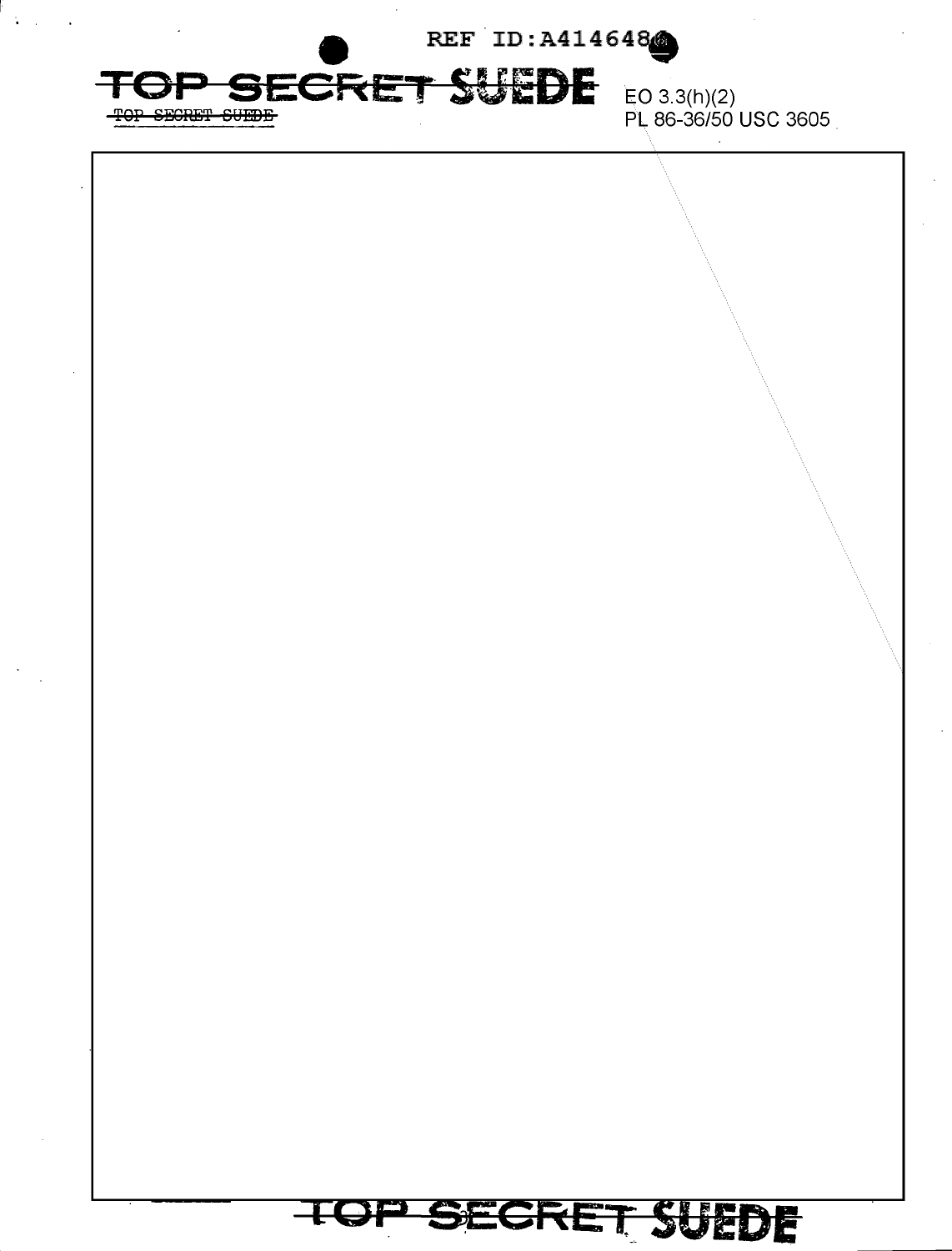

3.

Milton Zaslow.  $AFSA-23D3$ 

SUEDE